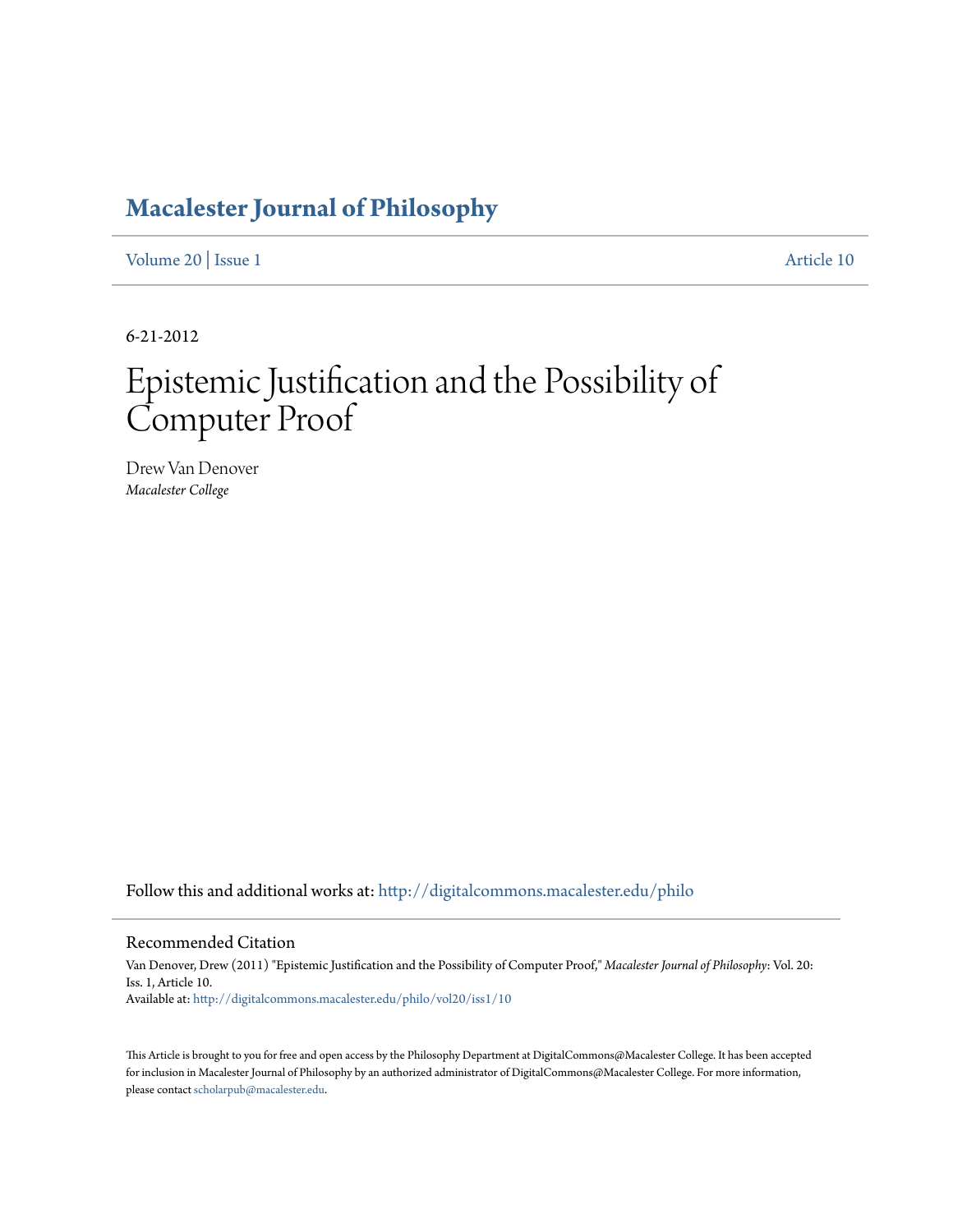## **EPISTEMIC JUSTIFICATION AND THE POSSIBILITY OF COMPUTER PROOF**

#### *Drew Van Denover*

**Abstract** Some mathematical theorems can be proven only with the help of computer programs. Does this reliance on computers introduce empirics into math, and thereby change the nature of proof? I argue *no*. We must distinguish between the warrant the proof gives for its conclusion, and our knowledge of that warrant. A proof is a priori if and only if the conclusion follows deductively from the premises without empirical justification. I start by defending this definition, and proceed to demonstrate that computer-generated proofs meet its criterion.

For more than one hundred years, mathematicians tried and failed to produce a valid mathematical proof of the "Four Color" Theorem", or 4TC. First proposed in 1852, the 4TC conjecture remained unproven until Kenneth Appel and Wolfgang Haken published their solution in 1976. Debate immediately erupted about the legitimacy of their methods. Unlike every previous proof, Appel and Haken's work made ineliminable use of a computer program. Their knowledge of the 4TC depended on the operations of a physical machine—apparently introducing empirical elements into mathematics, the purest a priori science. Thomas Tymoczko soon emerged as a chief critic of the possibility of a "computer-assisted proof." These CAPs, he alleged, incorporate contingent facts about the world, whereas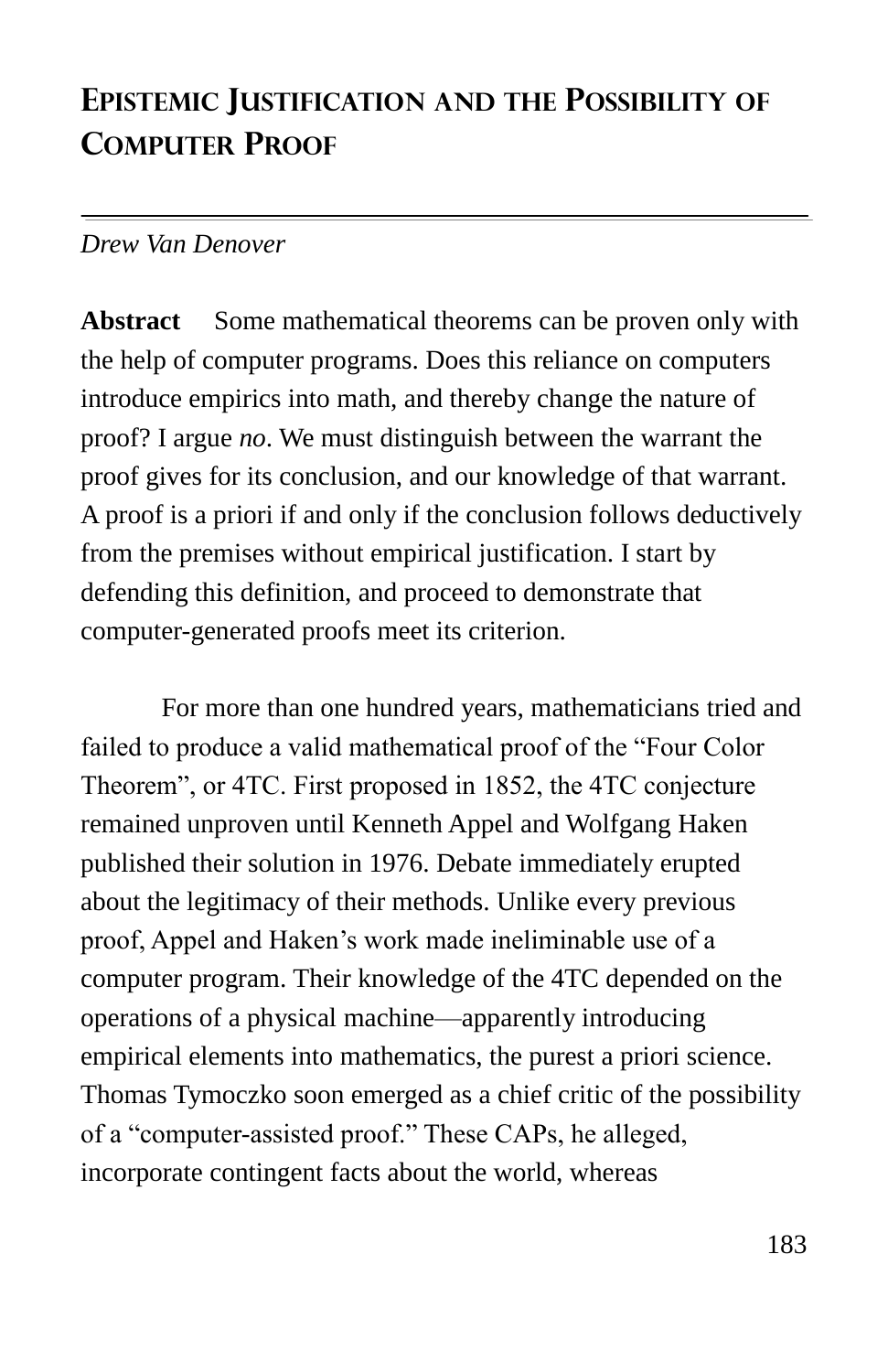mathematical proofs require a priori certainty. On his account, we should reject the 4TC as a true "theorem" lest we fundamentally alter the nature of mathematical truth. He writes:

> [The] use of computers, as in the 4CT, introduces empirical experiments into mathematics. Whether or not we choose to regard the 4CT as proved, we must admit that the current proof is no traditional proof, no a priori deduction of a statement from premises …. I will suggest that, if we accept the 4CT as a theorem, we are committed to changing the sense of "theorem", or, more to the point, to changing the sense of the underlying concept of "proof."

I disagree with Tymoczko; CAPs *can* be a priori in the requisite sense. Something is a priori if it has a non-empirical justification regardless of whether humans have a priori knowledge of that justification. We must distinguish between the warrant the proof gives for its conclusion and *our knowledge of that warrant*. I contend CAPs provide excellent, a posteriori reasons for thinking that Appel's proof has an a priori justification.

Most of the debate turns on what we mean by "a priori proof.‖ I begin by discussing competing definitions, and then offer an account of how computer-generated proofs satisfy the best one. I conclude that we need not choose between CAPs' legitimacy and the aprioricity of mathematics.

<sup>&</sup>lt;sup>1</sup> Tymoczko, Thomas. 1979. "The Four-Color Problem and Its Philosophical Significance". *The Journal of Philosophy.* 76 (2): 58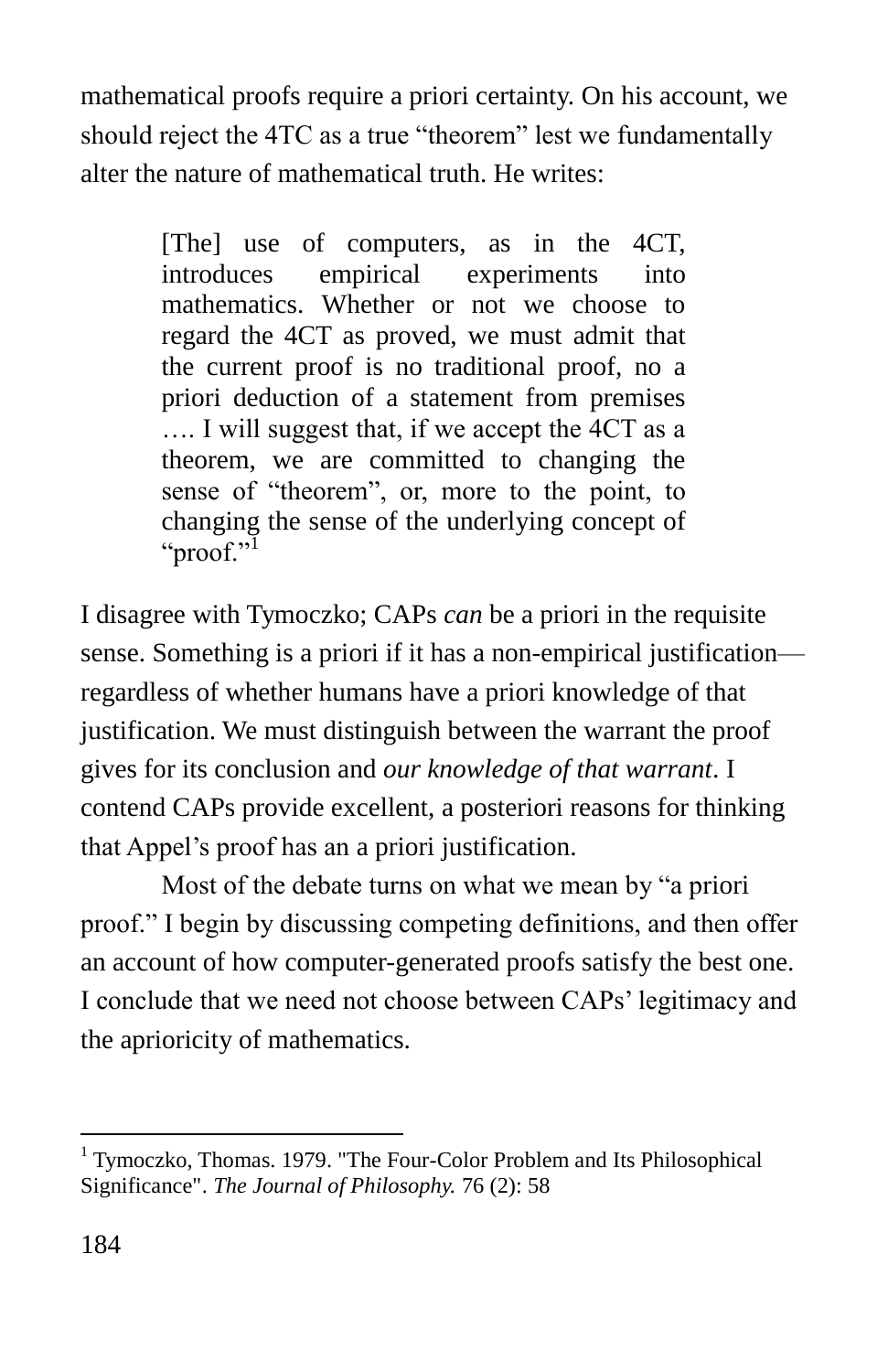#### **Assumptions**

 $\overline{a}$ 

I want to make explicit some of the background assumptions underlying my thesis. First, I assume that normal mathematical reasoning, such as we find in ordinary humanproduced proofs, counts as a priori. Following Frege, this is not to say that we discover arithmetic truths without reference to sense experience, but rather that their *ultimate justification* makes no use of it. Contemporary philosophers of mathematics seem largely to accept this thesis, and anyone denying it would see no epistemic difference between computer-derived proofs and the more natural kind. For the purposes of this paper, we shall therefore bracket objections to the aprioricity of mathematics in general.

Second, we need to outline our general conception of "proof." I agree with Rota that a mathematical proof is fundamentally an *argument*—a "sequence of steps which leads to the desired conclusion."<sup>2</sup> Like any other argument, proofs proceed from a set of premises to a conclusion, which we call a mathematical theorem. I see at least two necessary conditions for proof-hood (although more may exist). An argument is a mathematical proof only if (1) the argument is deductively valid and (2) it is in some sense a priori. These are distinct criteria. Heuristic arguments are increasingly common in the field, and indeed they can provide legitimate a priori mathematical knowledge—however, "The proposition was true for all of the  $10<sup>6</sup>$ cases we tested" does not amount to a *proof* of that proposition. Observe that Goldbach's Conjecture, for all its inductive support,

 $2^2$  Rota, Gian Carlo. 1997. "The Phenomenology of Mathematical Proof". *Synthese.* 111 (2): 183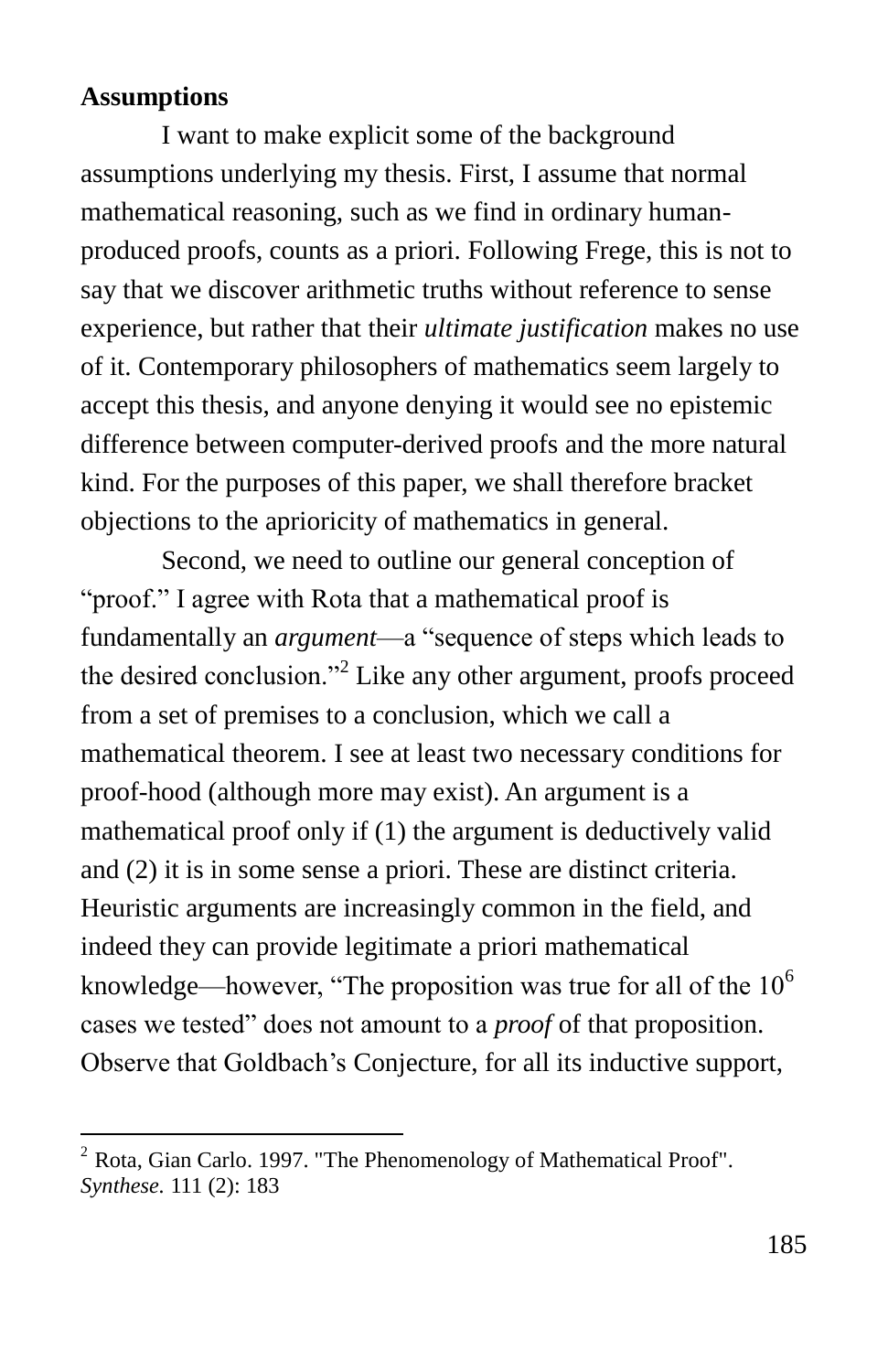has yet to achieve the status of "theorem." Similarly, many arguments deductively entail their conclusions, but because their premises are fundamentally empirical claims, they do not enjoy a priori status. Tymoczko's argument denies the second condition that CAPs are a priori, but we will seek to reaffirm it.

### **Defining "A Priori Proof"**

We must clarify what we mean by "a priori." In this section I reject the definition Tymoczko uses, which requires proofs necessarily to generate a priori knowledge. Instead, I offer my own definition which does not refer to any particular individual's knowledge at all.

Recall that aprioricity is an epistemological concept. It primarily concerns *knowledge*—that is, justified true beliefs.<sup>3</sup> Specifically, it concerns the "justified" part of knowledge. A given belief is a priori when its justification does not depend on sense experience. I agree with Kripke that, strictly speaking, the predicate "... is a priori" applies to *knowledge* and *belief* exclusively, for they are the only bearers of justification.<sup>4</sup> We know something a priori when we know it on the basis of strictly nonempirical evidence.

As such, calling a proof "a priori" involves a little sleight of hand. Proofs are neither beliefs nor knowledge. They are arguments—abstract mathematical constructions consisting of a set of premises, a conclusion, and the inferential relations between them. An argument is a proof whether or not any particular person

 $3$  Where the justification and the belief are related in the right way, of course.

<sup>4</sup> Kripke, Saul A. 1980. *Naming and Necessity*. (Cambridge, Mass: Harvard University Press.), 35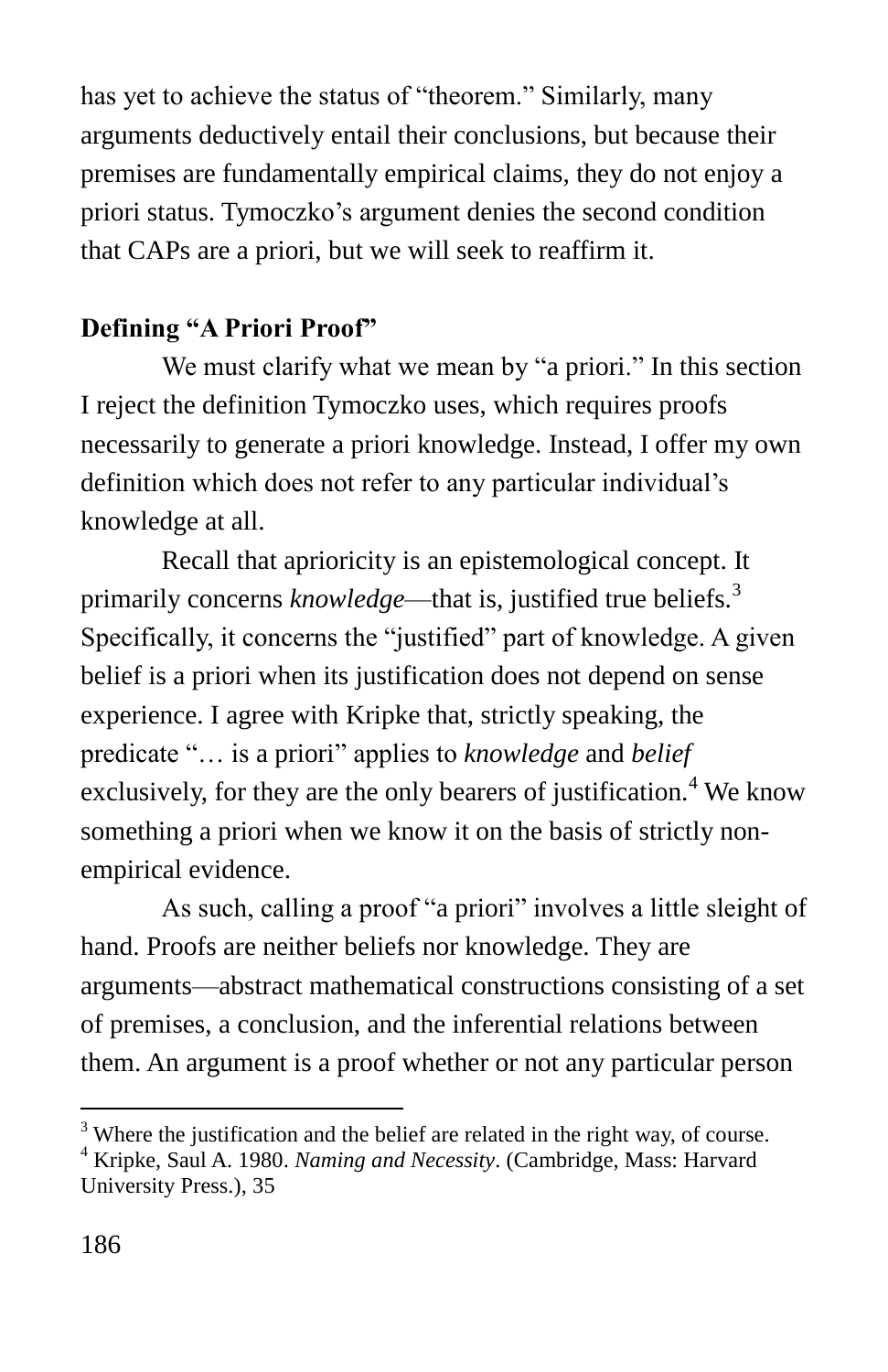*knows* it is a proof, and whether or not anyone *believes* it is a proof. We need to stipulate what "a priori" means when applied to mathematical arguments.

Before presenting my own definition, I want to discuss what I take to be the received definition of "a priori proof":

(1) An argument is an "a priori proof" if and only if it is capable of providing a priori knowledge of its conclusion to people with sufficient mathematical ability and knowledge of the involved concepts.

Intuitively, I find this view highly plausible. As mathematical apriorists by assumption, we think that all mathematical truth can be known without sense experience. Naturally, proofs should provide exactly that knowledge. This definition paints the following picture: When a mathematician reads the proof of a theorem, he mentally internalizes each proceeding step. He holds the entire proof in his mind, and can *see* why it is true. Because he knows the workings of the proof, he believes the theorem it underpins. If asked, he can rely on his understanding alone to justify that belief without recourse to experiential propositions. His knowledge of the theorem is completely a priori.

On definition (1), CAPs are not a priori because they are not surveyable. Since no one mathematician can read the proof in its entirety, no one person can truly *know* it. Appel presumably understands the concepts involved in his proof of 4CT, but when he justifies the results step by step, he must refer to empirical work done by computers. For this reason, Tymoczko denies that CAPs are truly "proofs"—they cannot actually provide a priori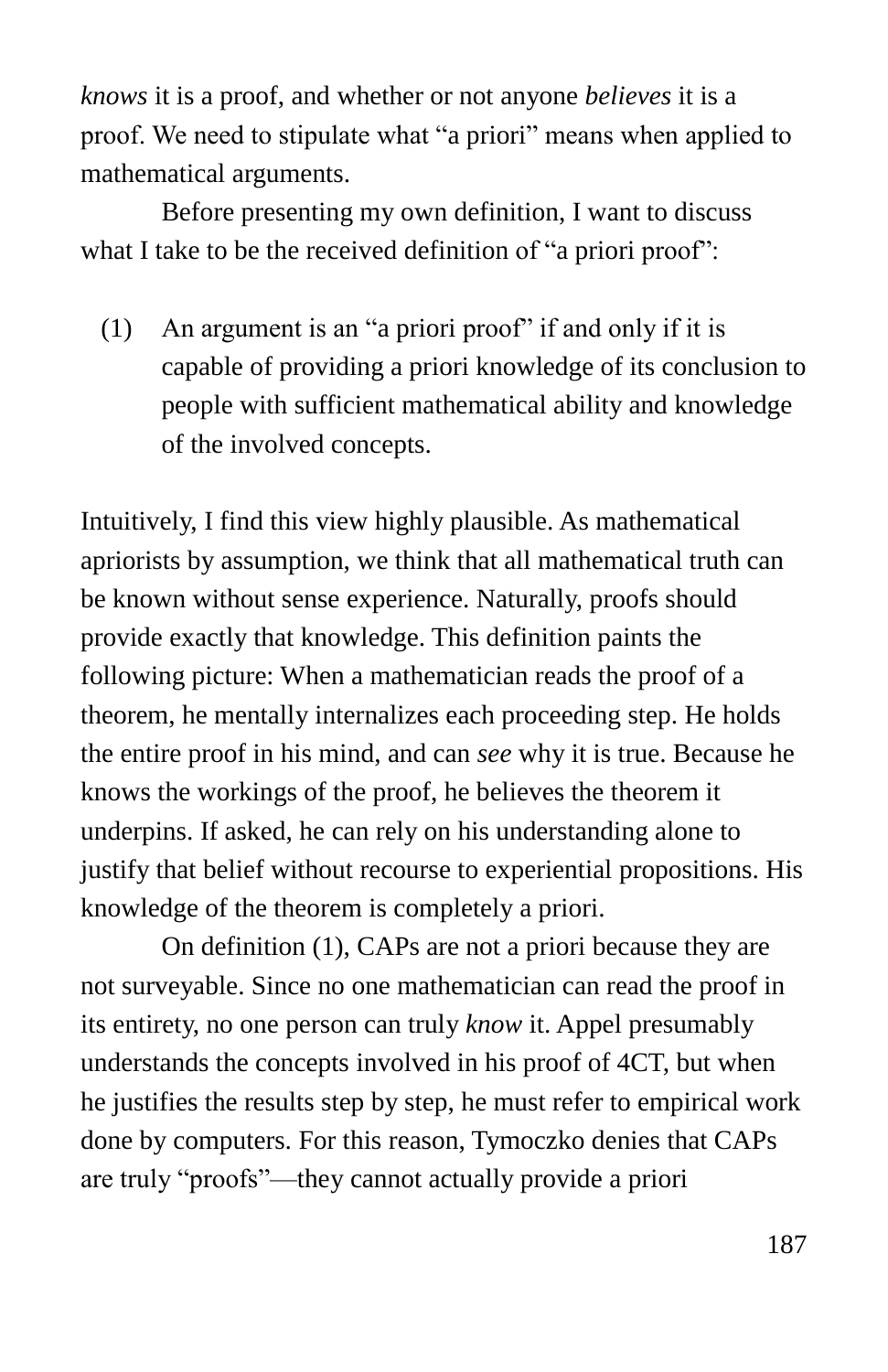The mathematician surveys the proof in its entirety, and thereby comes to know the conclusion …. The proof relates the mathematical known to the mathematical knower, and the surveyability of the proof enables it to be comprehended by the pure power of the intellect—surveyed by the mind's eye, as it were. Because of surveyability, mathematical theorems are credited by some philosophers with a kind of certainty unobtainable in the other sciences. Mathematical theorems are known a priori.<sup>5</sup>

I agree with Tymoczko that CAPs are not surveyable in the sense he requires, and if we accept (1), CAPs are not truly proofs. However, I think we have good reason to reject (1) as the criterion for a priori proofs: requiring that proofs be capable of generating a priori knowledge indexes what counts as "proof" to particular, individual minds. On (1), whether a given argument is a proof depends on facts about the person attempting to understand it.

Because knowledge is a species of belief, it belongs to individuals. When Jones and Smith witness the same event, they form their own separate beliefs about it, which then count as knowledge if and only if they are true. So "Jones' knowledge" and "Smith's knowledge" are distinct entities. Further, what is sufficient to provide Jones with "knowledge of x" may not be sufficient to provide Smith with "knowledge of x." What actually *will* generate knowledge in a person depends on facts about that

<sup>5</sup> Tymoczko, *The Four-Color Problem*, 60.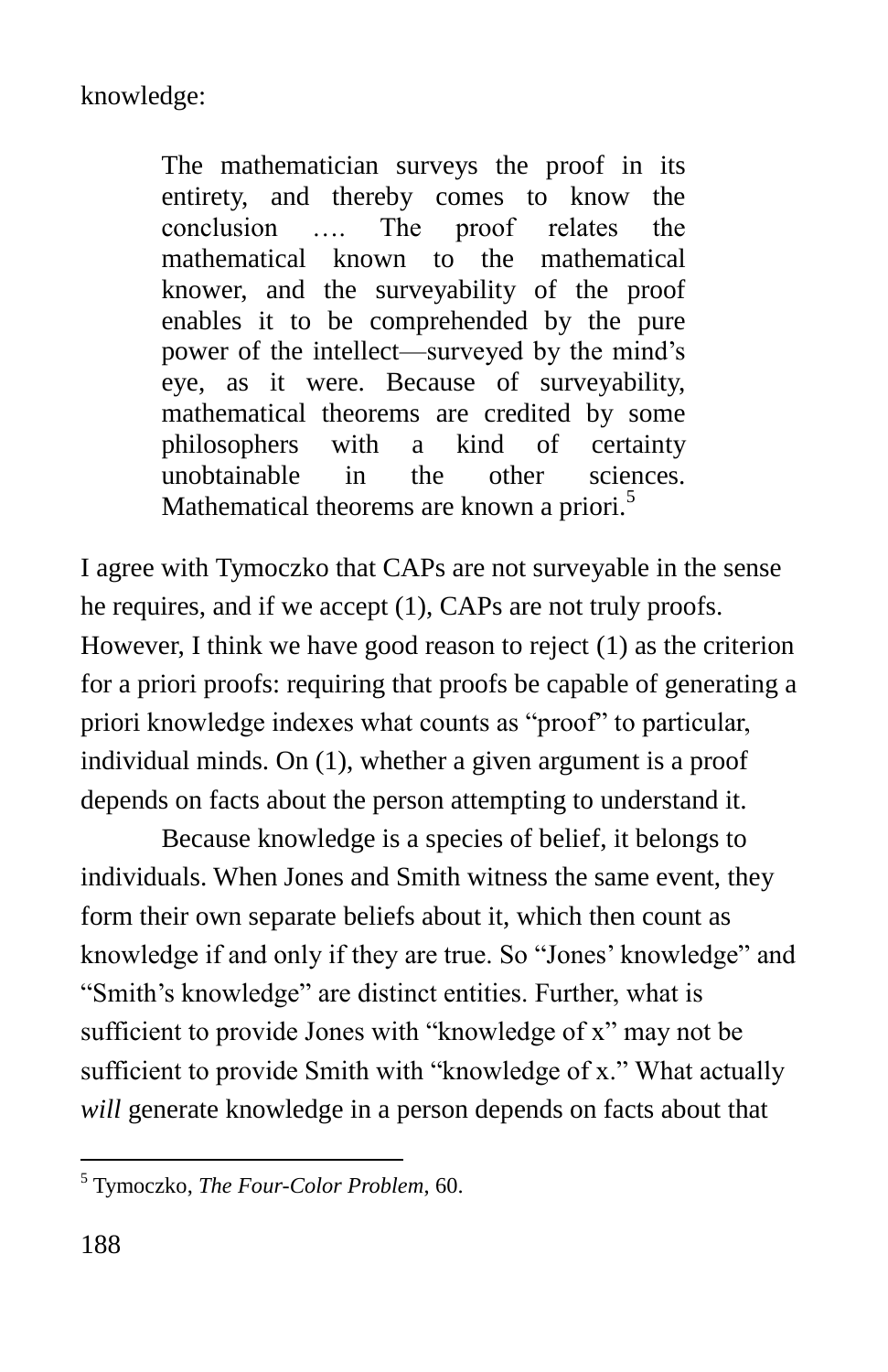person's perception and reasoning processes, and such contingencies are unacceptable for a good definition of proof.

Imagine an argument that requires hundreds of billions of pages to write down on paper (for example, suppose we somehow printed the results from every computation performed during Appel's the proof of the 4CT). That argument would be unsurveyable in a very real way. The time required to read and absorb it would exceed the human lifespan several times over. By (1), the argument is not a proof. But suppose now that modern technology increases human life expectancy tenfold, and cognitive enhancements permit us to read quickly enough to digest the argument and know its contents. The same definition dictates that now, the argument *is* a proof. Its proof-status changed because of strictly empirical facts which had nothing to do with the argument itself! Suppose further that an environmental disaster destroys the technology, but leaves record of the argument intact. Has it now ceased being a proof?

Mathematicians and philosophers often assert that "false" proof" is a contradiction in terms.<sup>6</sup> Proofs are certain and timeless. If Euclid proved a proposition in 300 B.C., that same proof remains equally valid today. Definition (1) does not capture this character of mathematical proofs. We do not want our criteria for proof-hood to depend on any one person's a priori knowledge, because what is a priori knowable in practice will always be contingent. We need a different concept of "a priori proof."

A better definition of "a priori proof" will determine the argument's epistemic status using only features of the argument

<sup>6</sup> Rota, *The Phenomenology of Mathematical Proof*, 183.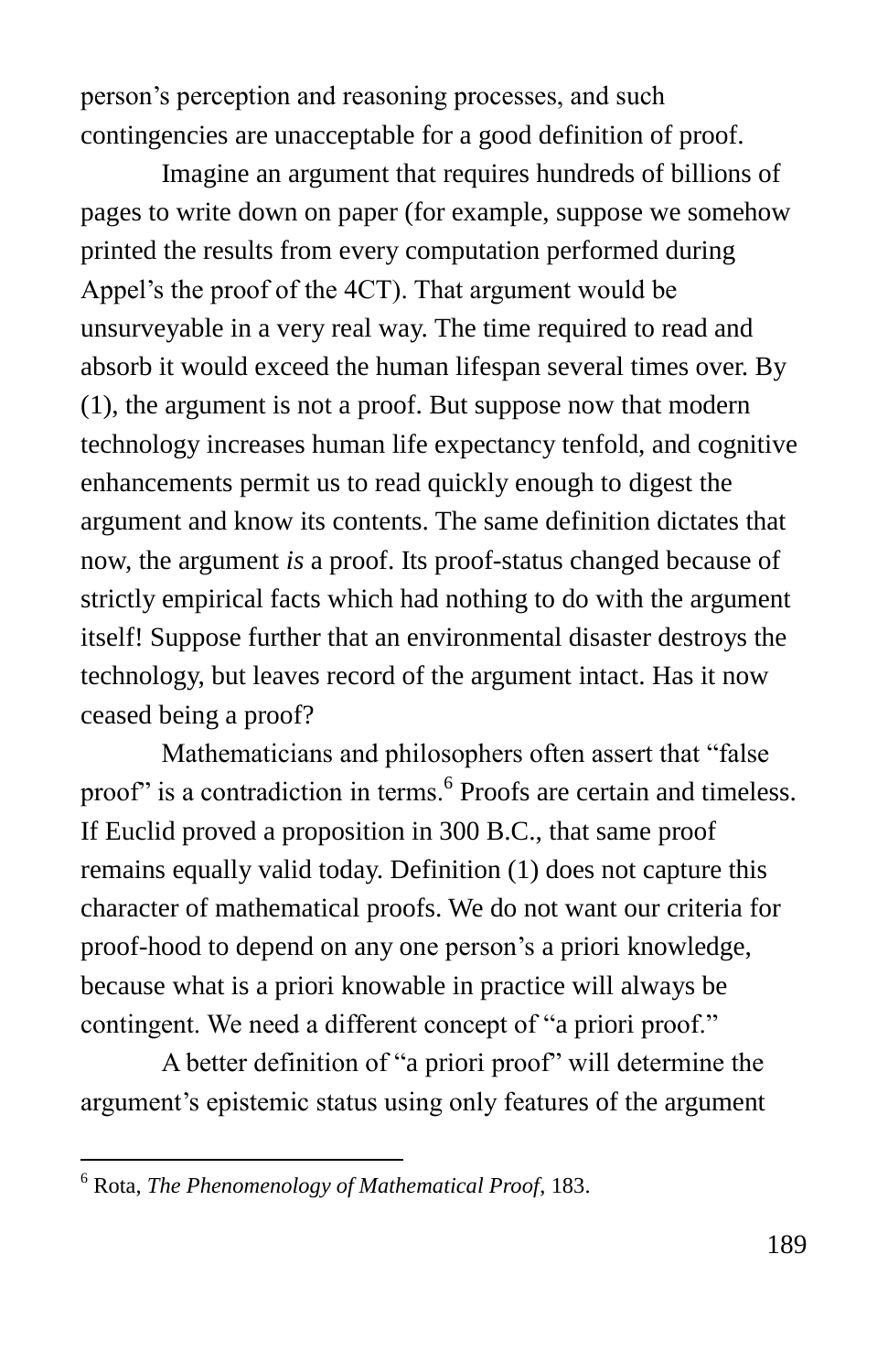itself—not features of the entities reading it. Remember, to call something a priori is to say that its *ultimate justification* does not depend on empirical propositions; whether any one person's knowledge of that justification is also a priori is irrelevant. Hence, I offer a counter-definition:

- (2) An argument is an "a priori proof" if and only if:
	- (a) none of its premises depend on empirical evidence for justification; and
	- (b) the conclusion follows from the premises using only rules of inference with non-empirical justification.

Unlike (1), (2) does not depend upon contingent facts unrelated to the argument itself. The argument will be a priori or not regardless of whom or what is reading it. Moreover, (2) best captures the spirit of a priori as a feature of justifications, rather than genesis.  $(1)$  seems dependent on the "context of discovery"—it asks, "How, in practice, did some mathematician come to know the theorem in question?" (2) cares only about how we might, in principle, *justify* that theorem. If we can do so independently of sense experience, our theorem has achieved a priori status. On  $(2)$ , "a priori proofs" are arguments guaranteed to generate a priori justifications, which is precisely what proofs ought to do.

Given our assumption that "normal" mathematical knowledge is a priori, we can derive the following: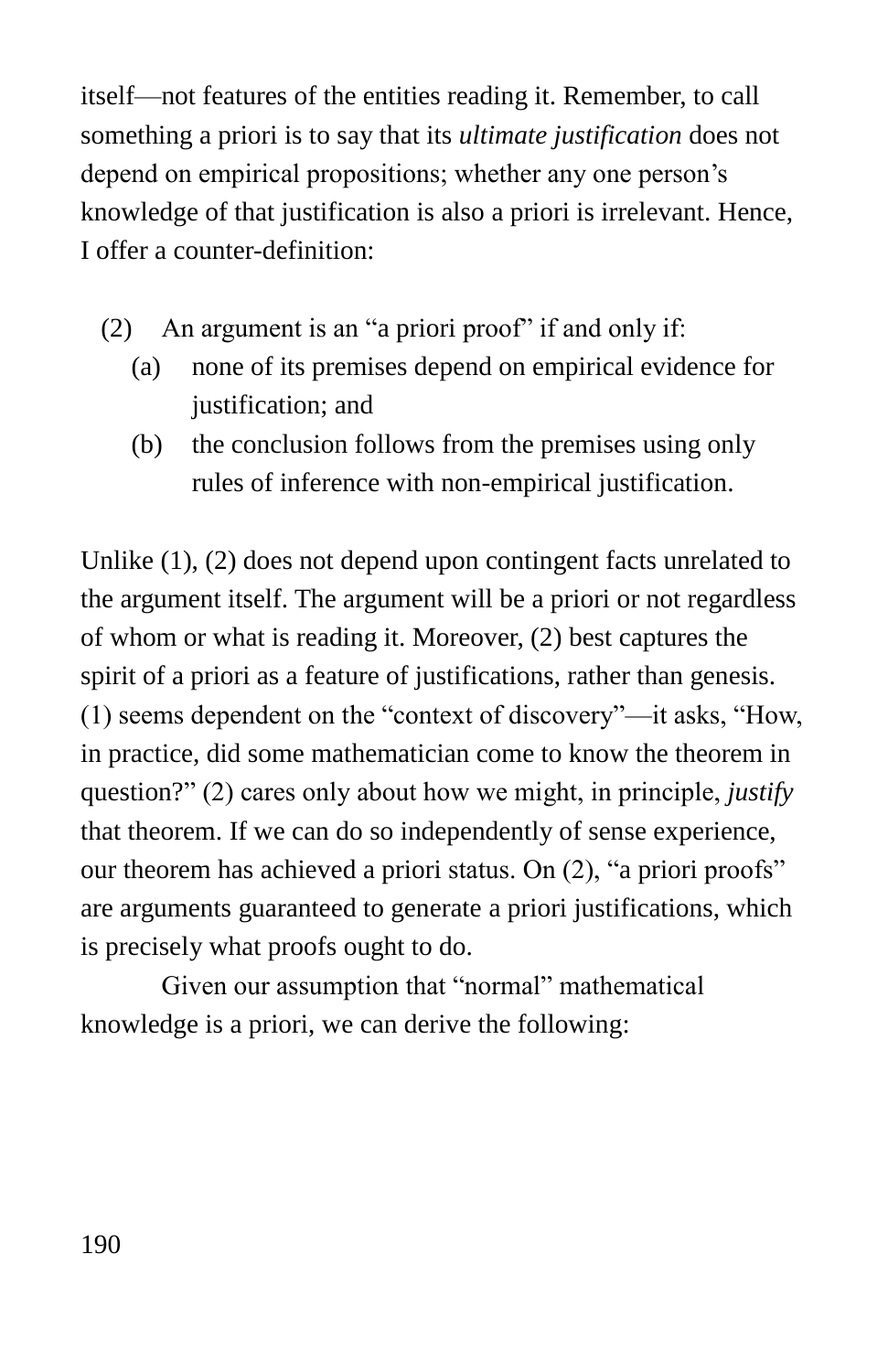- $(2^*)$  An argument is an "a priori proof" if:
	- (a) all its premises are mathematical axioms or theorems; and
	- (b) the conclusion follows from the premises using only rules of logic.

Deciding whether computer-assisted proofs are legitimately a priori requires only determining whether they meet our two sufficient conditions. Do the computers assisting us employ only mathematically warranted inferences? We have excellent reason for believing they do.

## **Do CAPs Meet Our Definition?**

 $\overline{a}$ 

Consider Appel and Haken's proof of the 4CT, for example. Exactly what role did computers play? We should remember that one hundred percent of the conceptual work for the proof was developed by *humans*. Stated roughly,<sup>7</sup> Appel and Hanken developed an *algorithm*—a mechanical procedure for applying a finite number of mathematical operations to some input, terminating in some output. The algorithm—like any valid algorithm—involves only mathematically warranted steps. The mathematicians proved, using tried-and-true human-generated methods, that when the algorithm takes a graph as input, a certain output results if and only if the graph has the property of being

 $7$  The description that follows oversimplifies a complicated and technical mathematical process, but I believe it accurately portrays the philosophical elements involved.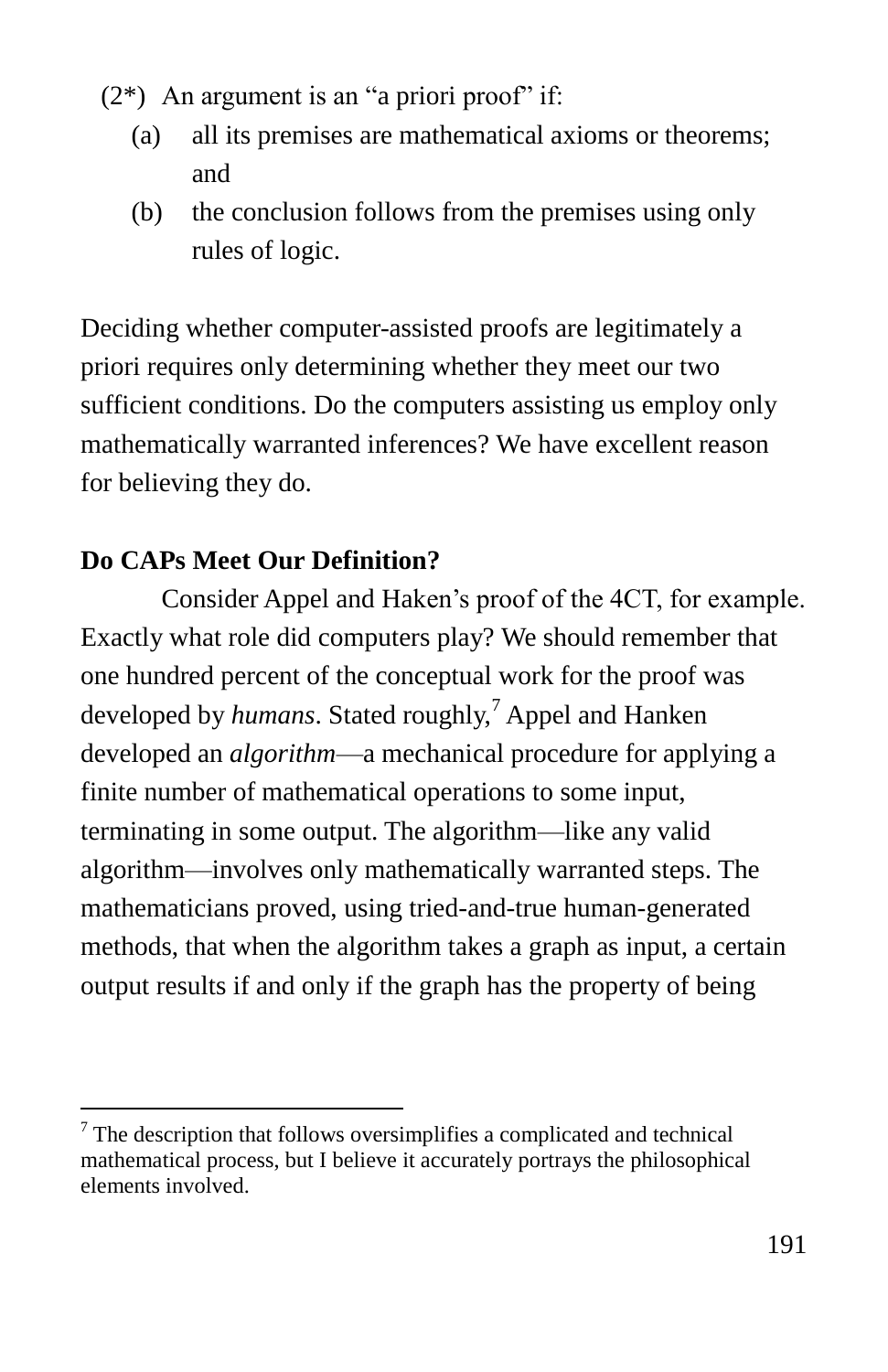"reducible".<sup>8</sup> They further proved that if every one of a particular set of graphs *is* reducible, the 4CT must necessarily be correct. No suspect "computer-proof" has been invoked thus far.

Applying the algorithm by hand, however, is simply impracticable. The procedure requires "analysis of about ten thousand neighborhoods of vertices" for each of about fifteen hundred graphs.<sup>9</sup> Given the computational nature of an algorithm, the only reasonable way forward involves outsourcing these calculations to a machine. To do so, they wrote a machinelanguage program—another series of mechanical instructions that, in theory, cause the machine to run through the algorithm precisely as Appel and Hanken described it, storing its data in bits of RAM. On the hypothesis that the computer functions properly, it executes the algorithm using only inferences with a priori justification.

Three things in this process are of note. First, the work done by computer in CAPs remains purely combinatorial different in scope, but not kind, from the role that calculators and even abaci serve in "normal" mathematics. That role comes nowhere near the creative artificial intelligence Tymoczko imagines:

> Suppose that advances in computer science lead to the following circumstances. We can program a computer to initiate a search through various proof procedures, with subprograms to modify

 $8$  I will not discuss here what "reducibility" means as a property of graphs. For details of the proof, see Appel and Hanken, 2002.

<sup>&</sup>lt;sup>9</sup> Appel, Kenneth and Wolfgang Haken. "The Four Color Problem," in *Philosophy of Mathematics: An Anthology*, ed. Dale Jacquette (Oxford: Blackwell Publishing, 2002), 207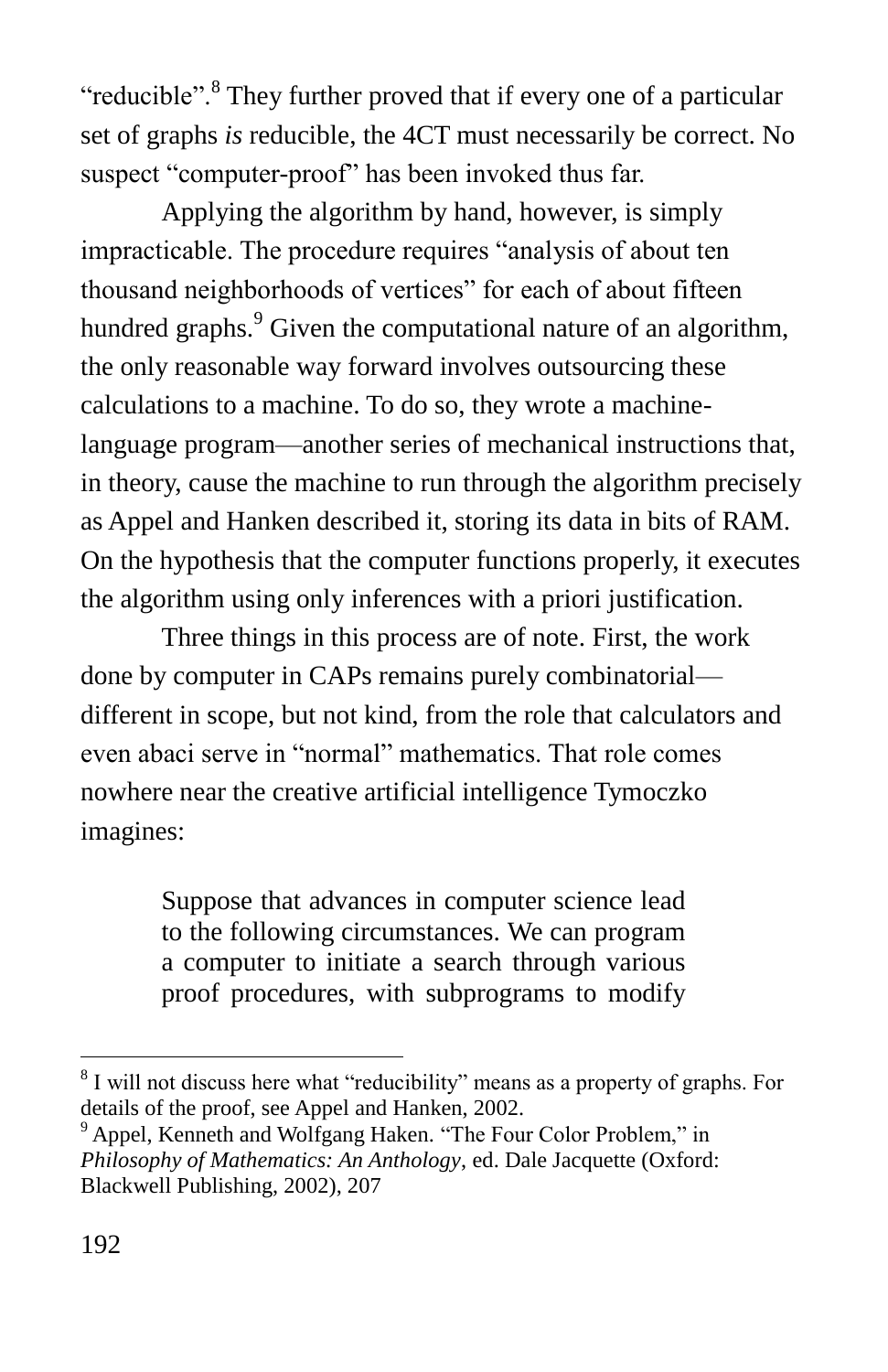and combine procedures in appropriate circumstances, until it finds a proof of statement A. After a long time, the computer reports a proof of A, although we can't reconstruct the general shape of the proof beyond the bare minimum…. [T]he question is whether mathematicians would have sufficient faith in the reliability of computers to accept this result. 10

The kind of method Tymoczko describes goes far beyond a computer-assisted proof—it represents a computer-*generated* proof. Specifically, Tymoczko hypothesizes a scenario in which a computer creates a "proof" of Peano arithmetic's inconsistency. Surely, he says, logicians would find this result "hard to swallow." I agree; we should be very skeptical of such a hypothetical proof but that hesitation does not indicate that mathematicians lack confidence in the *basic calculations* computers perform. Again, CAPs require only this latter kind of combinatorial computation.

Second, we see that computers might introduce error into proof results in two ways: through flaws in their programming (a software bug), or malfunctions in the physical processes underlying their data storage systems (a hardware bug). Both are real possibilities, but neither differs substantially from the errors commonly found in flawed attempts at proof by humans. We misuse notation and make similar syntactical mistakes with regularity, and our calculations are exponentially more error-prone than those of machines. If I ask a mathematician for even a (relatively) simple combinatorial result—say, the rational

<sup>10</sup> Tymoczko, *The Four-Color Problem*, 74.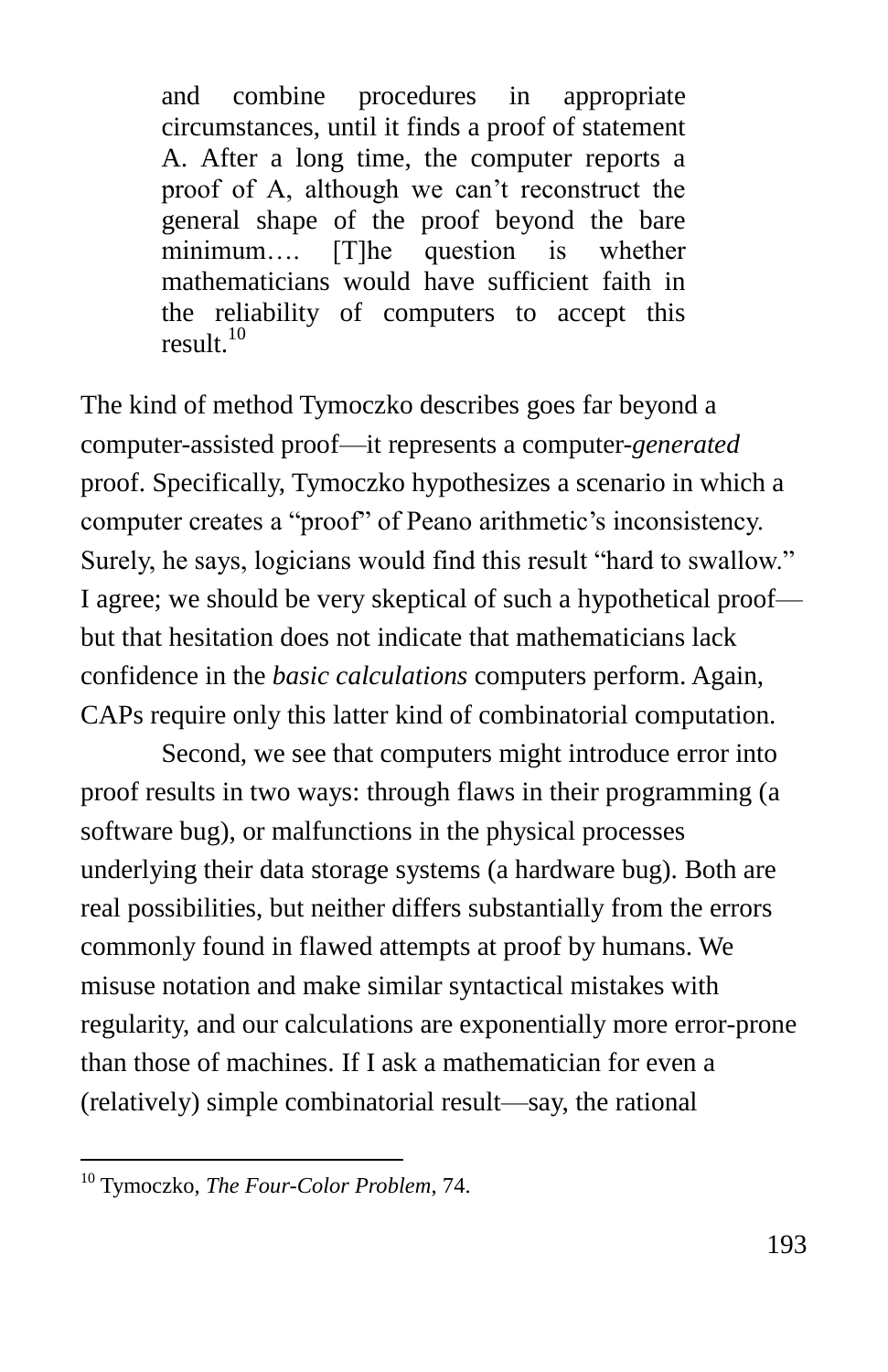representation of  $\frac{32497}{2225}$ 8237  $\left(\frac{32497}{8237}\right)^2$ 234  $-\sum_{i=1}^{73^{\prime}}\frac{587i^{13}}{2}$  $\sum_{i=1}$  7  $\sum_{1}^{73^{7}} \frac{587i^{13}}{7}$ , he will immediately

 empirically, computers are simply more reliable than humans. reach for a calculator or (even more likely thirty years after Tymoczko published his paper) a computer. Why? Because Appel, in his philosophical defense of his work, observes:

> When proofs are long and highly computational, it may be argued that even when hand checking is possible, the probability of human error is considerably higher than that of machine error; moreover, if the computations are sufficiently routine, the validity of programs themselves is easier to verify than the correctness of hand computations.<sup>11</sup>

His last comment raises the final, most important point of how computer-derivations function in practice: they are subject to easy and repeated *verification*. Certainly, it is possible for a single processor or a single program to malfunction in some way and thereby produce a false result. But CAPs like that of the 4TC have been reproduced on hundreds of individual computers, and their results agreed upon by numerous independently-coded programs. In fact, new implementations for deriving the 4CT proof continue to appear even in the  $21<sup>st</sup>$  century. Granted, these results should not give us complete, absolute confidence in its validity (as philosophers, we regard very few things as *certain beyond a doubt*). But given the rigor and frequency of their verification, we can be just about as confident that Appel and Haken's algorithm

<sup>11</sup> Appel, *The Four Color Problem*, 207.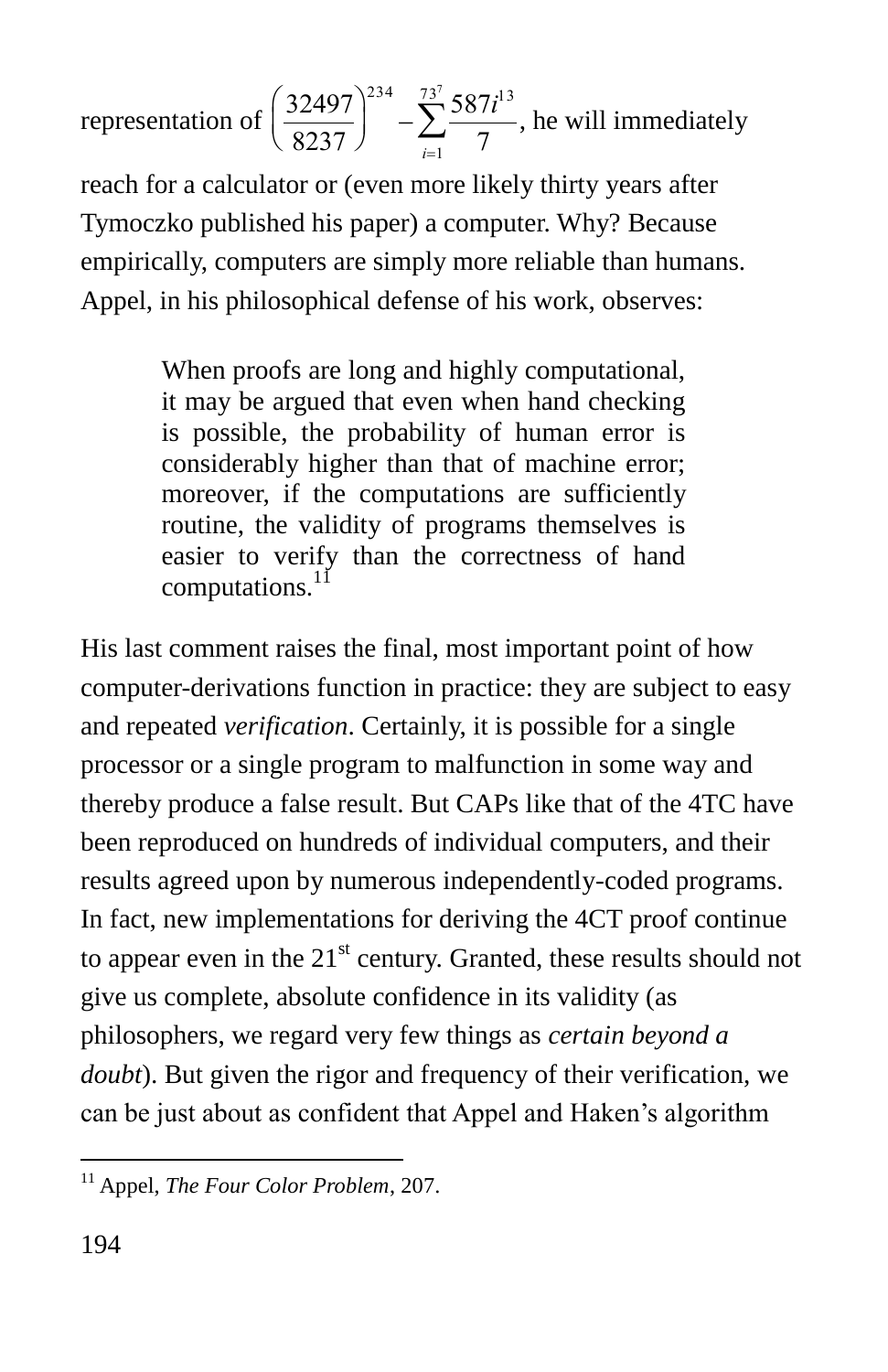indeed generates the desired output as we can be about any empirical fact.

I say "empirical" without concern, though Tymoczko and his sympathizers would balk at such an admission. They grant that computers are almost always reliable, but argue that when assessing their capacity to prove theorems, we are exclusively concerned with a priori evidence. Tymoczko says as much:

> [T]here is a great deal of accumulated evidence for the reliability of computers in [CAP] operations, and the work of the original computers was checked by other computers....The reliability of the 4CT, however, is not of the same degree as that guaranteed by traditional proofs, for this reliability rests on the assessment of a complex set of empirical factors. $12$

In my estimation, this common argument misses the crucial distinction between the proof's a priori justification for its conclusion, and our knowledge of that justification. As per our definition, proof-hood requires that arguments begin from a priori premises, and proceed along a priori methods; our belief that it does so needn't be similarly a priori. We have overwhelming a posteriori evidence that the computer's methodology follows strict a priori guidelines, and therefore meets our criteria for an "a priori proof."

<sup>12</sup> Tymoczko, *The Four-Color Problem*, 74.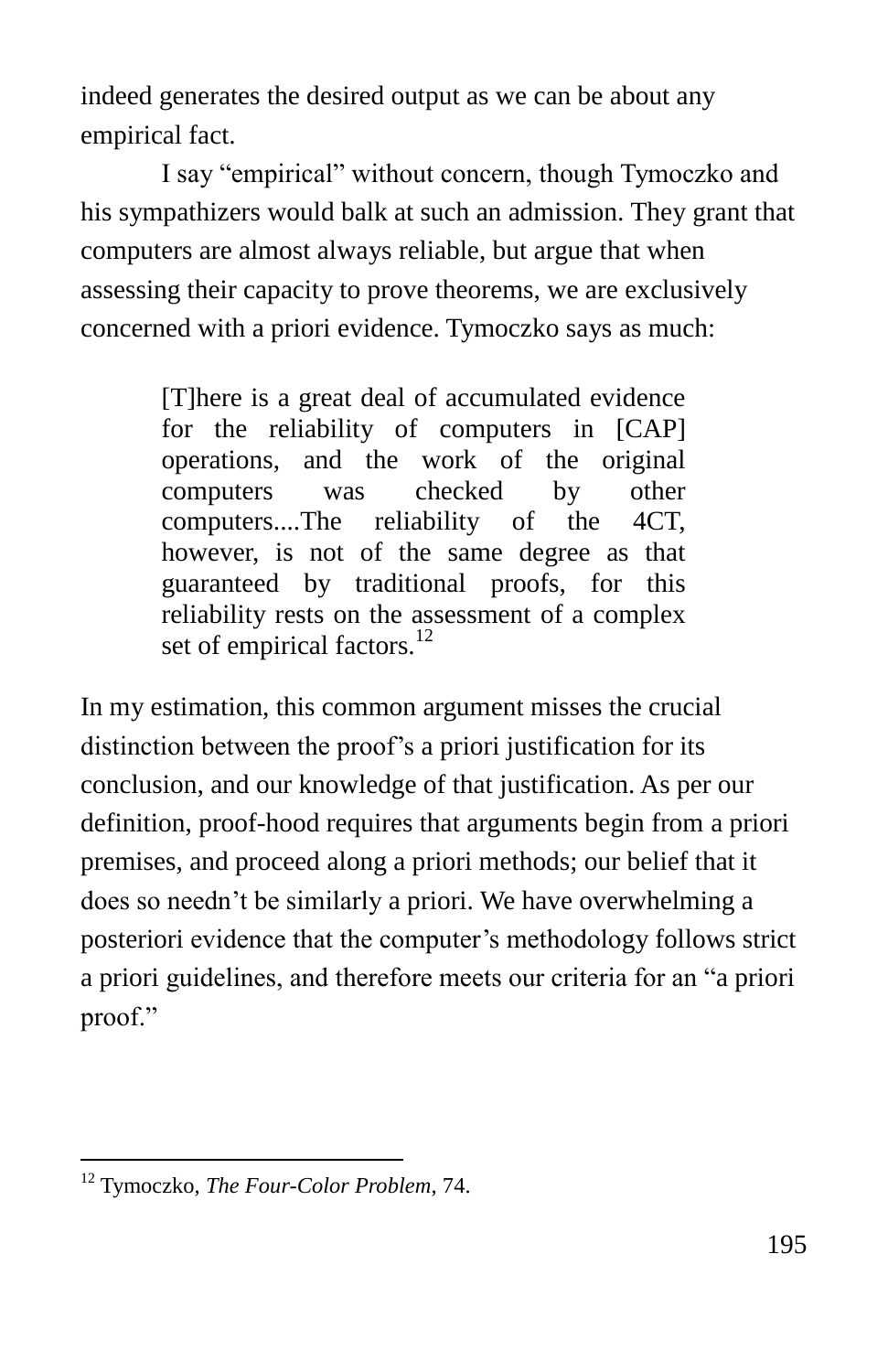#### **Conclusion**

Tymoczko and I start from fundamentally different conceptions of what "a priori" means in the context of mathematical results. He roots his entire project in the idea that that "mathematical theorems are known a priori."<sup>13</sup> Are they always? Remember that knowledge is proprietary to individuals. One person can have a priori knowledge of a fact another person knows only empirically, and this principle does not change when applied to mathematical knowledge. Much (dare I say, *most*) mathematical knowledge exists on an a posteriori basis. For example, I have no graduate training in mathematics, but when a Fields medalist informs me she has proven an extremely high-level theorem, I believe her. Is my belief justified? I say *yes*. This woman is likely the most knowledgeable expert on the planet. She has nothing to gain from lying, but everything to lose if caught. If I cannot trust her opinion, I can trust no one's. Is my belief true? If she really has proven the theorem, it must be. In such a case, my belief constitutes a posteriori knowledge of a mathematical theorem. I expect that most undergraduates accept their professors' word about theorems prima facie, and thereby create knowledge of a similar kind. Asserting that theorems are necessarily known a priori seems simply unrealistic.

We better capture the aprioricity of theorems with reference not to how particular individuals *actually* know them, but how those theorems are *justified*. For this, we must look to the proofs' methods. As per (2\*), mathematical arguments follow a priori methods when neither their premises nor inferences depend upon

 $\overline{a}$  $13$  Ibid., 60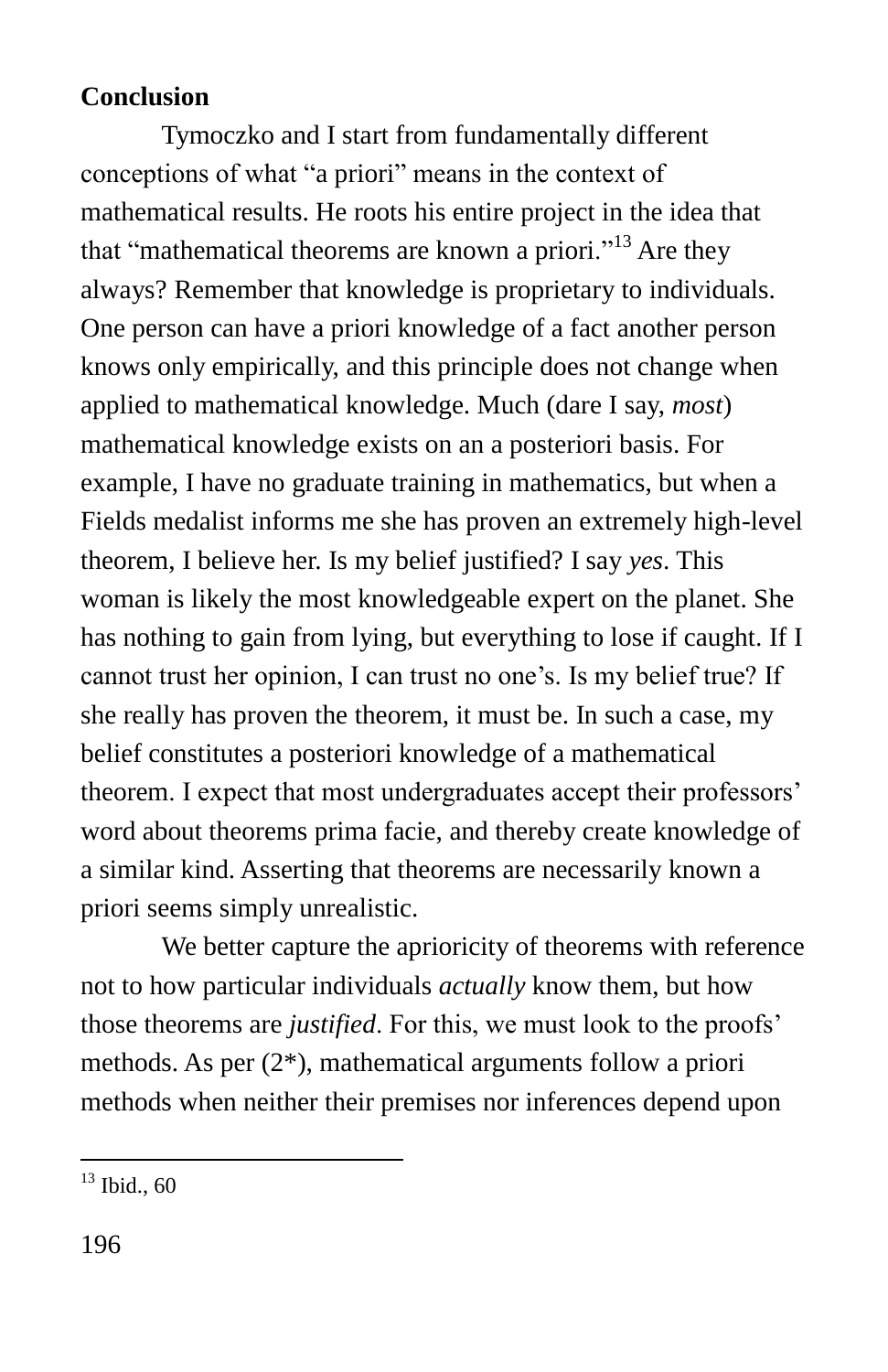sense experience for justification. This certainly seems to be the case for Appel and Haken's proof of the 4TC, and for other CAPs like it.

Tymoczko rightly asserts that *mathematicians' knowledge* of CAPs is necessarily empirical. That fact is difficult to deny. However, it does not speak to the internal operations of the proof, which (in my estimation) are the sole determinants of the proof's a priori status. As long the proof offers an a priori justification for its conclusion, it does not matter whether humans know of that justification in an a priori way. In essence: *we need not know a priori that the proof's warrant is a priori.* Insofar as we trust our belief that hundreds of tests run on hundreds of thousands of combinations of software and hardware platforms cannot *all* be completely mistaken, we should trust our belief that CAPs justify their conclusion without reliance on empirics. Anyone suggesting that CAPs are not sufficient "proofs" for lack of a priori justification cannot ignore this result.